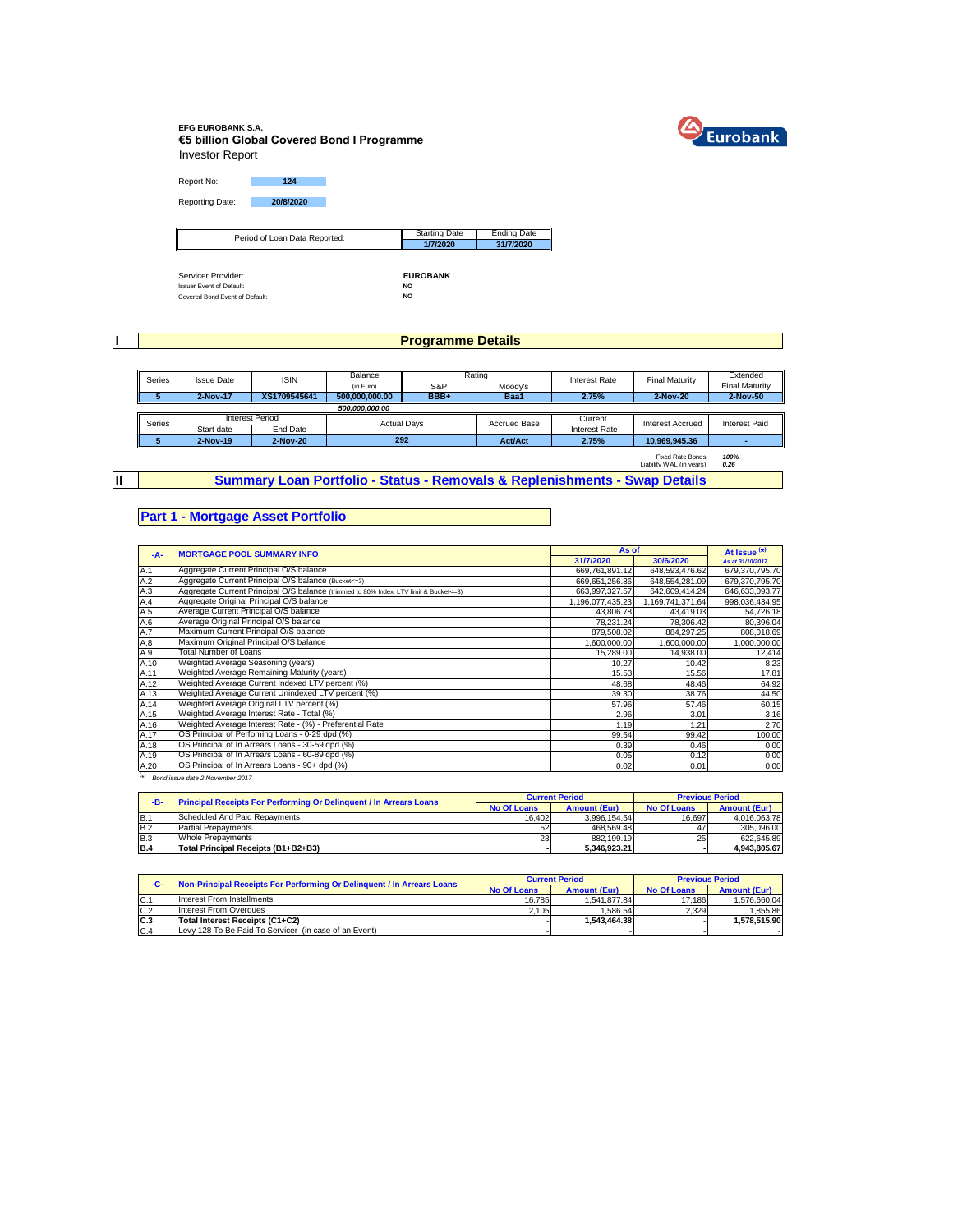# **Part 2 - Portfolio Status**

| -A- | <b>Portfolio Status</b>                       |                    | As of 31/7/2020     | <b>As at Previous Period</b> |                     |
|-----|-----------------------------------------------|--------------------|---------------------|------------------------------|---------------------|
|     |                                               | <b>No Of Loans</b> | <b>Amount (Eur)</b> | <b>No Of Loans</b>           | <b>Amount (Eur)</b> |
| A.1 | Performing Loans                              | 15.216             | 666.703.674.07      | 14.848                       | 644.827.260.50      |
| A.2 | Delinguent/In Arrears Loans 30 Day To 89 Days |                    | 2.947.582.79        | 89                           | 3.727.020.59        |
| A.3 | Totals (A1+ A2)                               | 15.286             | 669.651.256.86      | 14.937                       | 648.554.281.09      |
| A.4 | In Arrears Loans 90 Days To 360 Days          |                    | 110.634.26          |                              | 39.195.53           |
| A.5 | Denounced Loans                               |                    | 0.00                |                              | 0.00                |
| A.6 | Totals (A4+ A5)                               |                    | 110.634.26          |                              | 39.195.53           |

| -B-        | <b>Breakdown of In Arrears Loans Number Of Days Past Due</b> |                    | As of 31/7/2020     | <b>As at Previous Period</b> |                     |  |
|------------|--------------------------------------------------------------|--------------------|---------------------|------------------------------|---------------------|--|
|            |                                                              | <b>No Of Loans</b> | <b>Amount (Eur)</b> | <b>No Of Loans</b>           | <b>Amount (Eur)</b> |  |
| B.1        | 30 Days < Installment $\leq$ 59 Days                         | 61                 | 2.644.828.88        | 74                           | 2.980.830.29        |  |
| <b>B.2</b> | 60 Days < Installment <= $89$ Days                           |                    | 302.753.91          | 15                           | 746.190.30          |  |
| <b>B.3</b> | Total (B1+B2=A2)                                             | 70                 | 2.947.582.79        | 89                           | 3.727.020.59        |  |
| <b>B.4</b> | 90 Days < Installment <= 119 Days                            |                    | 71.438.73           |                              | 39.195.53           |  |
| <b>B.5</b> | 120 Days < Installment <= 360 Days                           |                    | 39.195.53           |                              | 0.00                |  |
| <b>B.6</b> | Total (B4+B5=A4)                                             |                    | 110.634.26          |                              | 39.195.53           |  |

## **Part 3 - Replenished Loans - Removed Loans**

| $-A-$ | <b>Loan Amounts During The Period</b> | Replenishment<br>Loans | <b>Removed</b><br>Loans |
|-------|---------------------------------------|------------------------|-------------------------|
| A.1   | <b>Total Outstanding Balance</b>      | 27.820.370.62          | 1.459.960.53            |
| A.2   | Number of Loans                       | 459                    | 54                      |

| Ш<br><b>Statutory Tests</b> |                                                                                                                                                       |                                    | as of 31/7/2020 |  |
|-----------------------------|-------------------------------------------------------------------------------------------------------------------------------------------------------|------------------------------------|-----------------|--|
|                             |                                                                                                                                                       |                                    |                 |  |
|                             | Outstanding Bonds Principal                                                                                                                           | 500,000,000.00                     |                 |  |
|                             | Outstanding Accrued Interest on Bonds <sup>1</sup>                                                                                                    | 10,256,147.54                      |                 |  |
|                             | <b>Total Bonds Amount</b>                                                                                                                             | 510.256.147.54                     |                 |  |
|                             | Current Outstanding Balance of Loans                                                                                                                  | 669,761,891.12                     |                 |  |
|                             | A. Adjusted Outstanding Principal of Loans <sup>2</sup>                                                                                               | 663,997,327.57                     |                 |  |
|                             | B. Accrued Interest on Loans                                                                                                                          | 1.573.744.75                       |                 |  |
|                             | C. Outstanding Principal & accrued Interest of Marketable Assets                                                                                      | 0.00                               |                 |  |
|                             | D. Aggregate Amount standing to the Credit of Trans. Account - excl. Commingling Res.<br>Z. WAV CB maturity x OS principal amount x Neg. Carry Factor | 0.00<br>652,777,78                 |                 |  |
|                             | Nominal Value (A+B+C+D-Z)                                                                                                                             |                                    |                 |  |
|                             |                                                                                                                                                       | 664,918,294.54                     |                 |  |
|                             | Bonds / Nominal Value Assets Percentage                                                                                                               | 637,820,184.43                     |                 |  |
|                             | <b>Nominal Value Test Result</b>                                                                                                                      |                                    | Pass            |  |
|                             | <b>Net Present Value Test</b>                                                                                                                         |                                    | Pass            |  |
|                             | Net Present Value                                                                                                                                     | 841,531,493.10                     |                 |  |
|                             | Net Present Value of Liabilities                                                                                                                      | 514, 334, 544. 35                  |                 |  |
|                             | Parallel shift +200bps of current interest rate curve                                                                                                 |                                    | Pass            |  |
|                             | Net Present Value                                                                                                                                     | 823,756,108.92                     |                 |  |
|                             | Net Present Value of Liabilities                                                                                                                      | 511,707,494.43                     |                 |  |
|                             | Parallel shift -200bps of current interest rate curve<br>Net Present Value                                                                            |                                    | Pass            |  |
|                             | Net Present Value of Liabilities                                                                                                                      | 869, 440, 354.82<br>517,028,792.20 |                 |  |
|                             |                                                                                                                                                       |                                    |                 |  |
|                             | <b>Interest Rate Coverage Test</b>                                                                                                                    |                                    | Pass            |  |
|                             | Interest expected to be received in respect of assets comprised in the Cover Pool during the 1st year                                                 | 16,705,567.14                      |                 |  |
|                             | Interest due on all series of covered bonds during 1st year                                                                                           | 13,750,000.00                      |                 |  |
|                             | <b>Parameters</b>                                                                                                                                     |                                    |                 |  |
|                             | LTV Cap                                                                                                                                               | 80.00%                             |                 |  |
|                             | Asset Percentage BoG                                                                                                                                  | 95.00%                             |                 |  |
|                             | Asset Percentage <sup>3</sup>                                                                                                                         | 80.00%                             |                 |  |
|                             | Negative carry Margin                                                                                                                                 | 0.50%                              |                 |  |
|                             | Reserve Ledger <sup>4</sup>                                                                                                                           |                                    |                 |  |
|                             | Opening Balance                                                                                                                                       | 13,750,000.00                      |                 |  |
|                             | Required Reserve Amount<br>Amount credited to the account to bring balance to Required Amount                                                         | 13,750,000.00<br>0.00              |                 |  |
|                             | Available (Outstanding) Reserve Amount                                                                                                                | 13,750,000.00                      |                 |  |

0.00

<sup>1</sup> Outstanding Accrued Interest on Bonds as at end date of data reporting period<br><sup>2</sup> The adjusted Outstanding Principal of Loans is the current Principle Balance adjusted to a maximum of the LTV cap of the indexed propert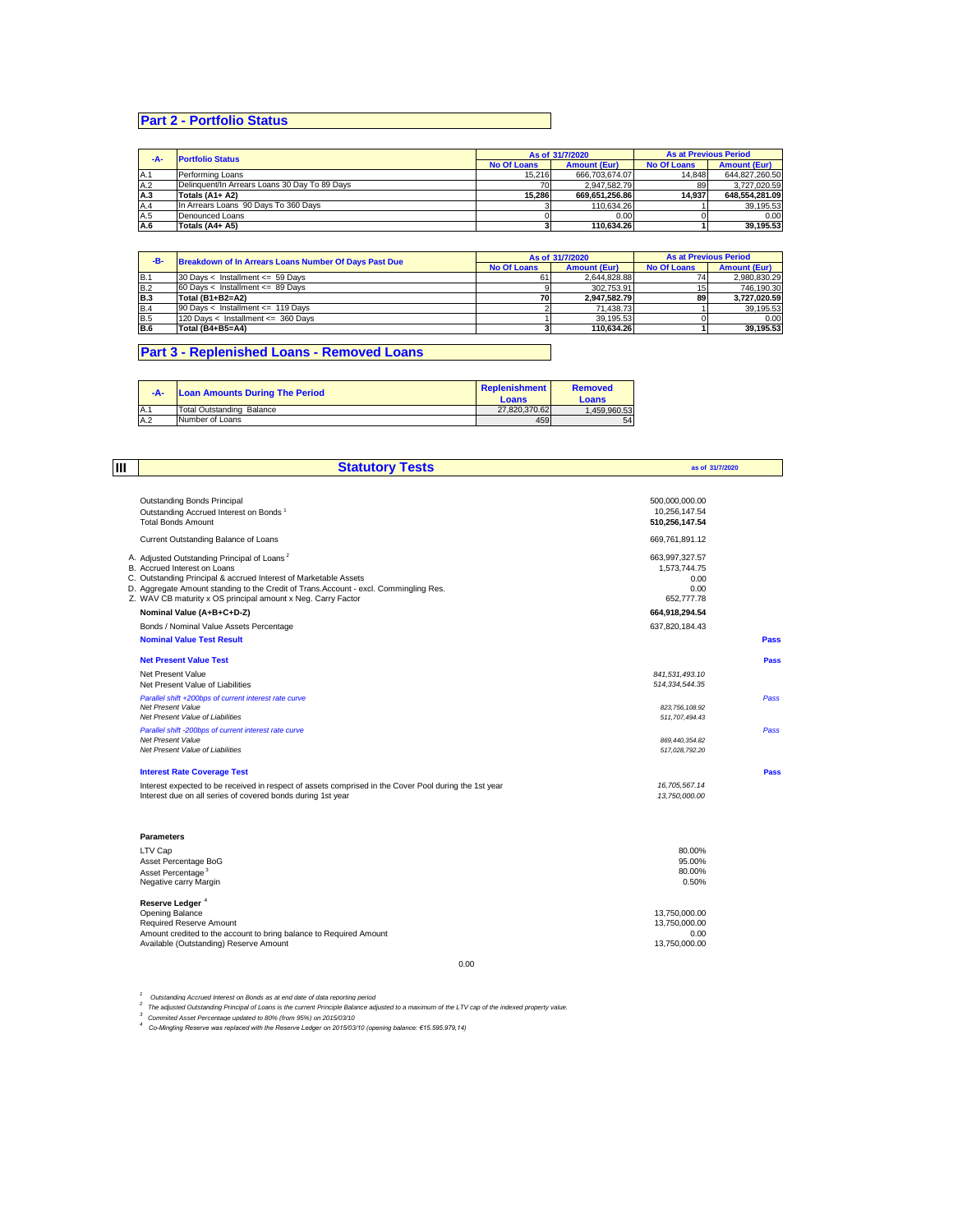**IV**

| <b>Portfolio Stratifications</b>                    |                       |                      |                                  |                            |  |
|-----------------------------------------------------|-----------------------|----------------------|----------------------------------|----------------------------|--|
| <b>ORIGINAL LOAN AMOUNT</b>                         |                       |                      |                                  |                            |  |
|                                                     | Num of loans          | % of loans           | <b>Disbursed Amount</b>          | % of Disbursed             |  |
| $0 - 37.500$                                        | 2,121                 | 13.87%               | 61,173,657.32                    | 5.11%                      |  |
| 37.501 - 75.000                                     | 7,057                 | 46.16%               | 396,642,516.37                   | 33.16%                     |  |
| 75.001 - 100.000                                    | 3,087                 | 20.19%               | 275,320,243.45                   | 23.02%                     |  |
| 100.001 - 150.000                                   | 2,166                 | 14.17%               | 268,384,382.83                   | 22.44%                     |  |
| 150.001 - 250.000                                   | 697                   | 4.56%                | 131,566,328.46                   | 11.00%                     |  |
| 250.001 - 500.000                                   | 141                   | 0.92%                | 47,088,041.50                    | 3.94%                      |  |
| $500.001 +$                                         | 20                    | 0.13%                | 15,902,265.30                    | 1.33%                      |  |
| <b>Grand Total</b>                                  | 15,289                | 100.00%              | 1,196,077,435.23                 | 100.00%                    |  |
| <b>OUTSTANDING LOAN AMOUNT</b>                      |                       |                      |                                  |                            |  |
|                                                     | Num of Loans          | % of loans           | OS_Principal                     | % of OS_Principal          |  |
| $0 - 37.500$                                        | 8,314                 | 54.38%               | 172, 134, 717.84                 | 25.70%                     |  |
| 37.501 - 75.000                                     | 4,859                 | 31.78%               | 253,704,101.49                   | 37.88%                     |  |
| 75.001 - 100.000                                    | 1,102                 | 7.21%                | 94,398,473.79                    | 14.09%                     |  |
| 100.001 - 150.000                                   | 726                   | 4.75%                | 86,166,399.72                    | 12.87%                     |  |
| 150.001 - 250.000                                   | 231                   | 1.51%                | 42,425,734.79                    | 6.33%                      |  |
| 250.001 - 500.000                                   | 48<br>g               | 0.31%                | 14,932,639.95                    | 2.23%<br>0.90%             |  |
| $500.001 +$<br><b>Grand Total</b>                   | 15,289                | 0.06%<br>100.00%     | 5,999,823.54<br>669,761,891.12   | 100.00%                    |  |
|                                                     |                       |                      |                                  |                            |  |
| <b>ORIGINATION DATE</b>                             |                       |                      |                                  |                            |  |
|                                                     | Num of Loans          | % of loans           | OS_Principal                     | % of OS_Principal          |  |
| 1995-2004                                           | 2,755                 | 18.02%               | 81,253,113.40                    | 12.13%                     |  |
| 2005                                                | 1,849                 | 12.09%               | 61,015,970.85                    | 9.11%                      |  |
| 2006                                                | 1,832                 | 11.98%               | 55,766,702.85                    | 8.33%                      |  |
| 2007                                                | 817                   | 5.34%                | 29,466,603.03                    | 4.40%                      |  |
| 2008                                                | 479                   | 3.13%                | 19,828,789.73                    | 2.96%                      |  |
| 2009<br>2010                                        | 730<br>1,593          | 4.77%<br>10.42%      | 37,478,404.03                    | 5.60%<br>14.35%            |  |
| 2011                                                | 1,588                 | 10.39%               | 96,139,162.15<br>85.725.627.50   | 12.80%                     |  |
| 2012                                                | 705                   | 4.61%                | 35,444,192.74                    | 5.29%                      |  |
| 2013                                                | 455                   | 2.98%                | 23,247,600.63                    | 3.47%                      |  |
| 2014                                                | 387                   | 2.53%                | 21,439,611.52                    | 3.20%                      |  |
| 2015                                                | 510                   | 3.34%                | 27,428,581.05                    | 4.10%                      |  |
| 2016                                                | 511                   | 3.34%                | 29,187,604.19                    | 4.36%                      |  |
| 2017                                                | 355                   | 2.32%                | 22,207,198.77                    | 3.32%                      |  |
| 2018                                                | 275                   | 1.80%                | 17,307,251.75                    | 2.58%                      |  |
| 2019                                                | 292                   | 1.91%                | 17,449,910.71                    | 2.61%                      |  |
| 2020<br><b>Grand Total</b>                          | 156<br>15,289         | 1.02%<br>100.00%     | 9,375,566.22<br>669,761,891.12   | 1.40%<br>100.00%           |  |
|                                                     |                       |                      |                                  |                            |  |
| <b>MATURITY DATE</b>                                |                       |                      |                                  |                            |  |
|                                                     | Num of Loans          | % of loans           | ОS<br>Principal                  | % of OS Principal          |  |
| 2016 - 2020                                         | 203                   | 1.33%                | 606,051.98                       | 0.09%                      |  |
| 2021 - 2025                                         | 3,081                 | 20.15%               | 48,734,833.19                    | 7.28%                      |  |
| 2026 - 2030                                         | 3,738                 | 24.45%               | 126,842,070.30                   | 18.94%                     |  |
| 2031 - 2035<br>2036 - 2040                          | 3,463<br>2,506        | 22.65%<br>16.39%     | 166,816,803.44<br>154,808,413.98 | 24.91%<br>23.11%           |  |
| 2041 - 2045                                         | 1,518                 | 9.93%                | 112,979,896.53                   | 16.87%                     |  |
| $2046 +$                                            | 780                   | 5.10%                | 58,973,821.70                    | 8.81%                      |  |
| <b>Grand Total</b>                                  | 15,289                | 100.00%              | 669,761,891.12                   | 100.00%                    |  |
|                                                     |                       |                      |                                  |                            |  |
| <b>REMAIN. TIME TO MATURITY</b>                     |                       |                      |                                  |                            |  |
| $0 - 40$ months                                     | Num of Loans<br>1,783 | % of loans<br>11.66% | ΟS<br>Principal<br>15,968,457.39 | % of OS Principal<br>2.38% |  |
| 40.01 - 60 months                                   | 1,136                 | 7.43%                | 24,401,595.89                    | 3.64%                      |  |
| 60.01 - 90 months                                   | 1,668                 | 10.91%               | 44,792,318.68                    | 6.69%                      |  |
| 90.01 - 120 months                                  | 1,755                 | 11.48%               | 64,388,641.11                    | 9.61%                      |  |
| 120.01 - 150 months                                 | 2,095                 | 13.70%               | 86,595,745.35                    | 12.93%                     |  |
| 150.01 - 180 months                                 | 1,448                 | 9.47%                | 75,504,444.21                    | 11.27%                     |  |
| over 180 months                                     | 5,404                 | 35.35%               | 358,110,688.49                   | 53.47%                     |  |
| <b>Grand Total</b>                                  | 15,289                | 100.00%              | 669,761,891.12                   | 100.00%                    |  |
| <b>INTEREST RATE - EURO DENOMINATED LOANS</b>       |                       |                      |                                  |                            |  |
|                                                     |                       |                      | 'rıncıpaı                        |                            |  |
| $0.00\% - 1.00\%$                                   | 187                   | 1.22%                | 9,396,304.21                     | 1.40%                      |  |
| 1.01% - 2.00%                                       | 4,281                 | 28.00%               | 172,449,772.02                   | 25.75%                     |  |
| 2.01% - 3.00%                                       | 3,884                 | 25.40%               | 170,267,557.97                   | 25.42%                     |  |
| 3.01% - 4.00%                                       | 3,593                 | 23.50%               | 198,809,612.75                   | 29.68%                     |  |
| 4.01% - 5.00%                                       | 2,344                 | 15.33%               | 90,416,574.97                    | 13.50%                     |  |
| $5.01\% - 6.00\%$                                   | 767                   | 5.02%                | 23,844,542.69                    | 3.56%                      |  |
| 6.01% - 7.00%<br>$7.01% +$                          | 218<br>15             | 1.43%<br>0.10%       | 4,319,977.89<br>257,548.62       | 0.65%<br>0.04%             |  |
| <b>Grand Total</b>                                  | 15,289                | 100.00%              | 669,761,891.12                   | 100.00%                    |  |
|                                                     |                       |                      |                                  |                            |  |
| <b>CURRENT LTV Indexed (Euro by Daily F/X Rate)</b> |                       |                      |                                  |                            |  |
|                                                     | Num of Loans          | % of loans           | OS_Principal                     | % of OS_Principal          |  |
| $0.00\% - 20.00\%$<br>20.01% - 30.00%               | 3,773<br>2,330        | 24.68%<br>15.24%     | 62,649,827.14<br>79,343,838.98   | 9.35%<br>11.85%            |  |
| 30.01% - 40.00%                                     | 2,297                 | 15.02%               | 99,753,576.62                    | 14.89%                     |  |
| 40.01% - 50.00%                                     | 2,208                 | 14.44%               | 117,953,622.84                   | 17.61%                     |  |
| 50.01% - 60.00%                                     | 1,831                 | 11.98%               | 113,617,808.95                   | 16.96%                     |  |
| 60.01% - 70.00%                                     | 1,443                 | 9.44%                | 96,621,664.79                    | 14.43%                     |  |
| 70.01% - 80.00%                                     | 770                   | 5.04%                | 53,865,367.34                    | 8.04%                      |  |
| 80.01% - 90.00%                                     | 394                   | 2.58%                | 26,349,595.88                    | 3.93%                      |  |
| 90.01% - 100.00%                                    | 209                   | 1.37%                | 16,533,639.11                    | 2.47%                      |  |
| $100.00\% +$<br><b>Grand Total</b>                  | 34<br>15,289          | 0.22%<br>100.00%     | 3,072,949.47<br>669,761,891.12   | 0.46%<br>100.00%           |  |
|                                                     |                       |                      |                                  |                            |  |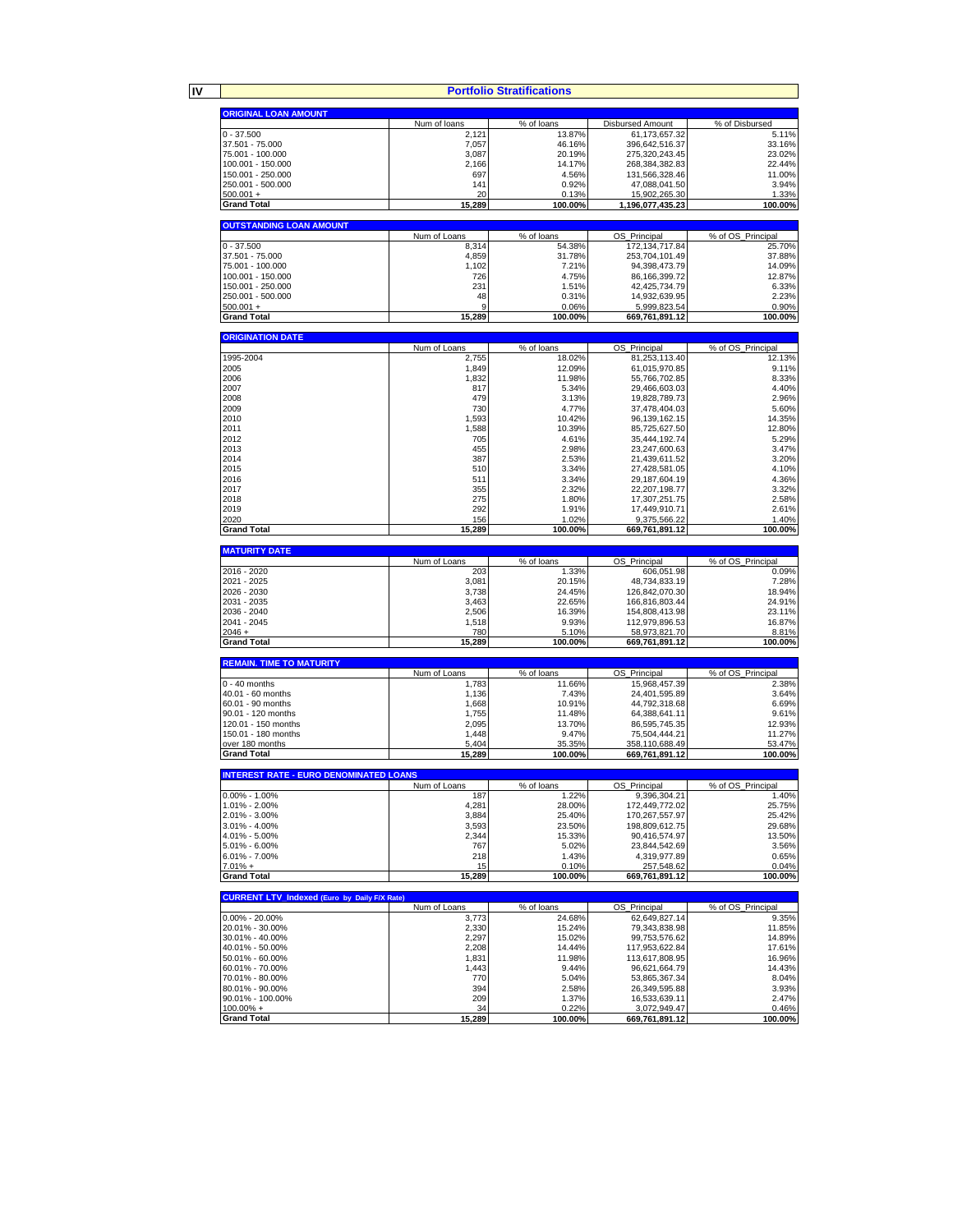| OS Principal<br>$0.00\% - 20.00\%$<br>5,072<br>33.17%<br>102,428,670.55<br>15.29%<br>20.01% - 30.00%<br>2,801<br>18.32%<br>17.12%<br>114,656,770.92<br>30.01% - 40.00%<br>2,700<br>17.66%<br>137,023,549.10<br>20.46%<br>40.01% - 50.00%<br>2,219<br>19.99%<br>14.51%<br>133,885,012.74<br>50.01% - 60.00%<br>1,431<br>14.67%<br>9.36%<br>98,263,371.47<br>60.01% - 70.00%<br>830<br>5.43%<br>63,775,243.27<br>9.52%<br>70.01% - 80.00%<br>221<br>2.73%<br>1.45%<br>18,265,908.43<br>10<br>80.01% - 90.00%<br>0.13%<br>0.07%<br>898,745.54<br>0.03%<br>505,679.27<br>0.08%<br>4<br>0.01%<br>58,939.83<br>0.01%<br>15,289<br>100.00%<br>100.00%<br>669,761,891.12<br><b>ORIGINAL LTV (Euro by Daily F/X Rate)</b><br>Num of Loans<br>% of loans<br>OS_Principal<br>% of OS_Principal<br>498<br>3.26%<br>13,132,099.79<br>1.96%<br>1,159<br>7.58%<br>34,859,350.11<br>5.20%<br>30.01% - 40.00%<br>1,989<br>13.01%<br>72,263,206.99<br>10.79%<br>40.01% - 50.00%<br>2,681<br>17.54%<br>112,320,700.37<br>16.77%<br>2,906<br>50.01% - 60.00%<br>19.01%<br>20.59%<br>137,933,731.13<br>60.01% - 70.00%<br>2,641<br>17.27%<br>128,691,906.40<br>19.21%<br>2,420<br>70.01% - 80.00%<br>15.83%<br>118,525,893.19<br>17.70%<br>80.01% - 90.00%<br>683<br>5.23%<br>4.47%<br>35,034,347.56<br>90.01% - 100.00%<br>264<br>1.73%<br>14,734,148.25<br>2.20%<br>$100.00\% +$<br>0.34%<br>48<br>0.31%<br>2,266,507.33<br>100.00%<br>100.00%<br>15,289<br>669,761,891.12<br><b>LOCATION OF PROPERTY</b><br>% of OS_Principal<br>Num of Loans<br>% of loans<br>OS Principal<br>6,289<br>41.13%<br>307,043,816.18<br>45.84%<br>2,163<br>14.15%<br>13.28%<br>88,960,375.20<br>1,762<br>11.52%<br>64,060,924.56<br>9.56%<br>1,051<br>6.87%<br>41,857,472.08<br>6.25%<br>1,071<br>5.98%<br>7.01%<br>40,041,910.17<br>839<br>5.49%<br>32,806,143.37<br>4.90%<br>Creta Island<br>531<br>3.83%<br>3.47%<br>25,678,910.83<br>Ionian Islands<br>239<br>1.61%<br>1.56%<br>10,794,563.95<br>Thrace<br>518<br>3.39%<br>19,545,922.17<br>2.92%<br>397<br>2.37%<br>Epirus<br>2.60%<br>15,863,394.68<br>Aegean Islands<br>429<br>2.81%<br>23,108,457.93<br>3.45%<br>15.289<br>100.00%<br>100.00%<br>669,761,891.12<br><b>Grand Total</b><br><b>SEASONING</b><br>Num of Loans<br>% of loans<br>OS Principal<br>% of OS_Principal<br>$0 - 12$<br>315<br>2.06%<br>18,441,634.26<br>2.75%<br>235<br>1.54%<br>14,253,644.28<br>2.13%<br>262<br>1.71%<br>17,968,400.91<br>2.68%<br>927<br>6.06%<br>53,498,869.08<br>7.99%<br>1,362<br>8.91%<br>71,909,766.47<br>10.74%<br>79.72%<br>493,689,576.12<br>73.71%<br>over 96<br>12,188<br><b>Grand Total</b><br>15,289<br>100.00%<br>669,761,891.12<br>100.00%<br>Num of Loans<br>% of loans<br>OS_Principal<br>% of OS_Principal<br>$0 - 5$ years<br>14<br>0.09%<br>170,372.43<br>0.03%<br>402<br>1.20%<br>5 - 10 years<br>2.63%<br>8,058,767.26<br>10 - 15 years<br>2,397<br>15.68%<br>55,487,811.21<br>8.28%<br>3,986<br>20.38%<br>15 - 20 years<br>26.07%<br>136,487,195.07<br>20 - 25 years<br>3,362<br>21.99%<br>162,285,987.74<br>24.23%<br>25 - 30 years<br>3,668<br>23.99%<br>212,760,224.86<br>31.77%<br>7.29%<br>30 - 35 years<br>725<br>4.74%<br>48,837,972.76<br>4.81%<br>45,673,559.79<br>6.82%<br>$35$ years $+$<br>735<br>100.00%<br>15,289<br>100.00%<br>669,761,891.12<br><b>REAL ESTATE TYPE</b><br>Num of Loans<br>% of loans<br>OS Principal<br>% of OS Principal<br>11,864<br>77.60%<br>488,440,357.50<br>72.93%<br>27.07%<br>3,425<br>22.40%<br>181 321 533 62<br><b>Grand Total</b><br>15,289<br>100.00%<br>669,761,891.12<br>100.00%<br>Num of Loans<br>% of OS_Principal<br>% of loans<br>OS_Principal<br>Construction<br>3,371<br>22.05%<br>150,440,078.24<br>22.46%<br>Purchase<br>9,575<br>62.63%<br>439,561,422.29<br>65.63%<br>71,724,343.79<br>Repair<br>2,153<br>14.08%<br>10.71%<br>Construction (re-mortgage)<br>21<br>0.14%<br>661,225.45<br>0.10%<br>Purchase (re-mortgage)<br>122<br>0.80%<br>5,481,237.10<br>0.82%<br>0.31%<br>1,893,584.25<br>0.28%<br>47<br>15,289<br>100.00%<br>669,761,891.12<br>100.00%<br>Num of Loans<br>% of loans<br>OS_Principal<br>% of OS Principal<br>15,248<br>99.73%<br>666,837,044.45<br>99.56%<br>0.27%<br>2.924.846.67<br>0.44%<br>41<br>15,289<br>100.00%<br>669,761,891.12<br>100.00%<br>Num of Loans<br>% of loans<br>OS.<br>Principal<br>% of OS Principal<br>641,640,288.59<br>95.80%<br>14,607<br>95.54%<br>26,344,832.56<br>3.93%<br>571<br>3.73%<br>111<br>0.27%<br>0.73%<br>1,776,769.97<br><b>Grand Total</b><br>15,289<br>100.00%<br>669,761,891.12<br>100.00%<br>Fixed rate assets<br>4.20% | <b>CURRENT LTV_Unindexed (Euro by Daily F/X Rate)</b> |              |            |                   |
|--------------------------------------------------------------------------------------------------------------------------------------------------------------------------------------------------------------------------------------------------------------------------------------------------------------------------------------------------------------------------------------------------------------------------------------------------------------------------------------------------------------------------------------------------------------------------------------------------------------------------------------------------------------------------------------------------------------------------------------------------------------------------------------------------------------------------------------------------------------------------------------------------------------------------------------------------------------------------------------------------------------------------------------------------------------------------------------------------------------------------------------------------------------------------------------------------------------------------------------------------------------------------------------------------------------------------------------------------------------------------------------------------------------------------------------------------------------------------------------------------------------------------------------------------------------------------------------------------------------------------------------------------------------------------------------------------------------------------------------------------------------------------------------------------------------------------------------------------------------------------------------------------------------------------------------------------------------------------------------------------------------------------------------------------------------------------------------------------------------------------------------------------------------------------------------------------------------------------------------------------------------------------------------------------------------------------------------------------------------------------------------------------------------------------------------------------------------------------------------------------------------------------------------------------------------------------------------------------------------------------------------------------------------------------------------------------------------------------------------------------------------------------------------------------------------------------------------------------------------------------------------------------------------------------------------------------------------------------------------------------------------------------------------------------------------------------------------------------------------------------------------------------------------------------------------------------------------------------------------------------------------------------------------------------------------------------------------------------------------------------------------------------------------------------------------------------------------------------------------------------------------------------------------------------------------------------------------------------------------------------------------------------------------------------------------------------------------------------------------------------------------------------------------------------------------------------------------------------------------------------------------------------------------------------------------------------------------------------------------------------------------------------------------------------------------------------------------------------------------------------------------------------------------------------------------------------------------------------------------------------------------------------------------------------------------------------------------------------------------------------------------------------------------------------------------------------------------------------------------------------------------------------------------------------------------------------------------|-------------------------------------------------------|--------------|------------|-------------------|
|                                                                                                                                                                                                                                                                                                                                                                                                                                                                                                                                                                                                                                                                                                                                                                                                                                                                                                                                                                                                                                                                                                                                                                                                                                                                                                                                                                                                                                                                                                                                                                                                                                                                                                                                                                                                                                                                                                                                                                                                                                                                                                                                                                                                                                                                                                                                                                                                                                                                                                                                                                                                                                                                                                                                                                                                                                                                                                                                                                                                                                                                                                                                                                                                                                                                                                                                                                                                                                                                                                                                                                                                                                                                                                                                                                                                                                                                                                                                                                                                                                                                                                                                                                                                                                                                                                                                                                                                                                                                                                                                                                                      |                                                       | Num of Loans | % of loans | % of OS Principal |
|                                                                                                                                                                                                                                                                                                                                                                                                                                                                                                                                                                                                                                                                                                                                                                                                                                                                                                                                                                                                                                                                                                                                                                                                                                                                                                                                                                                                                                                                                                                                                                                                                                                                                                                                                                                                                                                                                                                                                                                                                                                                                                                                                                                                                                                                                                                                                                                                                                                                                                                                                                                                                                                                                                                                                                                                                                                                                                                                                                                                                                                                                                                                                                                                                                                                                                                                                                                                                                                                                                                                                                                                                                                                                                                                                                                                                                                                                                                                                                                                                                                                                                                                                                                                                                                                                                                                                                                                                                                                                                                                                                                      |                                                       |              |            |                   |
|                                                                                                                                                                                                                                                                                                                                                                                                                                                                                                                                                                                                                                                                                                                                                                                                                                                                                                                                                                                                                                                                                                                                                                                                                                                                                                                                                                                                                                                                                                                                                                                                                                                                                                                                                                                                                                                                                                                                                                                                                                                                                                                                                                                                                                                                                                                                                                                                                                                                                                                                                                                                                                                                                                                                                                                                                                                                                                                                                                                                                                                                                                                                                                                                                                                                                                                                                                                                                                                                                                                                                                                                                                                                                                                                                                                                                                                                                                                                                                                                                                                                                                                                                                                                                                                                                                                                                                                                                                                                                                                                                                                      |                                                       |              |            |                   |
|                                                                                                                                                                                                                                                                                                                                                                                                                                                                                                                                                                                                                                                                                                                                                                                                                                                                                                                                                                                                                                                                                                                                                                                                                                                                                                                                                                                                                                                                                                                                                                                                                                                                                                                                                                                                                                                                                                                                                                                                                                                                                                                                                                                                                                                                                                                                                                                                                                                                                                                                                                                                                                                                                                                                                                                                                                                                                                                                                                                                                                                                                                                                                                                                                                                                                                                                                                                                                                                                                                                                                                                                                                                                                                                                                                                                                                                                                                                                                                                                                                                                                                                                                                                                                                                                                                                                                                                                                                                                                                                                                                                      |                                                       |              |            |                   |
|                                                                                                                                                                                                                                                                                                                                                                                                                                                                                                                                                                                                                                                                                                                                                                                                                                                                                                                                                                                                                                                                                                                                                                                                                                                                                                                                                                                                                                                                                                                                                                                                                                                                                                                                                                                                                                                                                                                                                                                                                                                                                                                                                                                                                                                                                                                                                                                                                                                                                                                                                                                                                                                                                                                                                                                                                                                                                                                                                                                                                                                                                                                                                                                                                                                                                                                                                                                                                                                                                                                                                                                                                                                                                                                                                                                                                                                                                                                                                                                                                                                                                                                                                                                                                                                                                                                                                                                                                                                                                                                                                                                      |                                                       |              |            |                   |
|                                                                                                                                                                                                                                                                                                                                                                                                                                                                                                                                                                                                                                                                                                                                                                                                                                                                                                                                                                                                                                                                                                                                                                                                                                                                                                                                                                                                                                                                                                                                                                                                                                                                                                                                                                                                                                                                                                                                                                                                                                                                                                                                                                                                                                                                                                                                                                                                                                                                                                                                                                                                                                                                                                                                                                                                                                                                                                                                                                                                                                                                                                                                                                                                                                                                                                                                                                                                                                                                                                                                                                                                                                                                                                                                                                                                                                                                                                                                                                                                                                                                                                                                                                                                                                                                                                                                                                                                                                                                                                                                                                                      |                                                       |              |            |                   |
|                                                                                                                                                                                                                                                                                                                                                                                                                                                                                                                                                                                                                                                                                                                                                                                                                                                                                                                                                                                                                                                                                                                                                                                                                                                                                                                                                                                                                                                                                                                                                                                                                                                                                                                                                                                                                                                                                                                                                                                                                                                                                                                                                                                                                                                                                                                                                                                                                                                                                                                                                                                                                                                                                                                                                                                                                                                                                                                                                                                                                                                                                                                                                                                                                                                                                                                                                                                                                                                                                                                                                                                                                                                                                                                                                                                                                                                                                                                                                                                                                                                                                                                                                                                                                                                                                                                                                                                                                                                                                                                                                                                      |                                                       |              |            |                   |
|                                                                                                                                                                                                                                                                                                                                                                                                                                                                                                                                                                                                                                                                                                                                                                                                                                                                                                                                                                                                                                                                                                                                                                                                                                                                                                                                                                                                                                                                                                                                                                                                                                                                                                                                                                                                                                                                                                                                                                                                                                                                                                                                                                                                                                                                                                                                                                                                                                                                                                                                                                                                                                                                                                                                                                                                                                                                                                                                                                                                                                                                                                                                                                                                                                                                                                                                                                                                                                                                                                                                                                                                                                                                                                                                                                                                                                                                                                                                                                                                                                                                                                                                                                                                                                                                                                                                                                                                                                                                                                                                                                                      |                                                       |              |            |                   |
|                                                                                                                                                                                                                                                                                                                                                                                                                                                                                                                                                                                                                                                                                                                                                                                                                                                                                                                                                                                                                                                                                                                                                                                                                                                                                                                                                                                                                                                                                                                                                                                                                                                                                                                                                                                                                                                                                                                                                                                                                                                                                                                                                                                                                                                                                                                                                                                                                                                                                                                                                                                                                                                                                                                                                                                                                                                                                                                                                                                                                                                                                                                                                                                                                                                                                                                                                                                                                                                                                                                                                                                                                                                                                                                                                                                                                                                                                                                                                                                                                                                                                                                                                                                                                                                                                                                                                                                                                                                                                                                                                                                      | 90.01% - 100.00%                                      |              |            |                   |
|                                                                                                                                                                                                                                                                                                                                                                                                                                                                                                                                                                                                                                                                                                                                                                                                                                                                                                                                                                                                                                                                                                                                                                                                                                                                                                                                                                                                                                                                                                                                                                                                                                                                                                                                                                                                                                                                                                                                                                                                                                                                                                                                                                                                                                                                                                                                                                                                                                                                                                                                                                                                                                                                                                                                                                                                                                                                                                                                                                                                                                                                                                                                                                                                                                                                                                                                                                                                                                                                                                                                                                                                                                                                                                                                                                                                                                                                                                                                                                                                                                                                                                                                                                                                                                                                                                                                                                                                                                                                                                                                                                                      | $100.00\% +$                                          |              |            |                   |
|                                                                                                                                                                                                                                                                                                                                                                                                                                                                                                                                                                                                                                                                                                                                                                                                                                                                                                                                                                                                                                                                                                                                                                                                                                                                                                                                                                                                                                                                                                                                                                                                                                                                                                                                                                                                                                                                                                                                                                                                                                                                                                                                                                                                                                                                                                                                                                                                                                                                                                                                                                                                                                                                                                                                                                                                                                                                                                                                                                                                                                                                                                                                                                                                                                                                                                                                                                                                                                                                                                                                                                                                                                                                                                                                                                                                                                                                                                                                                                                                                                                                                                                                                                                                                                                                                                                                                                                                                                                                                                                                                                                      | <b>Grand Total</b>                                    |              |            |                   |
|                                                                                                                                                                                                                                                                                                                                                                                                                                                                                                                                                                                                                                                                                                                                                                                                                                                                                                                                                                                                                                                                                                                                                                                                                                                                                                                                                                                                                                                                                                                                                                                                                                                                                                                                                                                                                                                                                                                                                                                                                                                                                                                                                                                                                                                                                                                                                                                                                                                                                                                                                                                                                                                                                                                                                                                                                                                                                                                                                                                                                                                                                                                                                                                                                                                                                                                                                                                                                                                                                                                                                                                                                                                                                                                                                                                                                                                                                                                                                                                                                                                                                                                                                                                                                                                                                                                                                                                                                                                                                                                                                                                      |                                                       |              |            |                   |
|                                                                                                                                                                                                                                                                                                                                                                                                                                                                                                                                                                                                                                                                                                                                                                                                                                                                                                                                                                                                                                                                                                                                                                                                                                                                                                                                                                                                                                                                                                                                                                                                                                                                                                                                                                                                                                                                                                                                                                                                                                                                                                                                                                                                                                                                                                                                                                                                                                                                                                                                                                                                                                                                                                                                                                                                                                                                                                                                                                                                                                                                                                                                                                                                                                                                                                                                                                                                                                                                                                                                                                                                                                                                                                                                                                                                                                                                                                                                                                                                                                                                                                                                                                                                                                                                                                                                                                                                                                                                                                                                                                                      |                                                       |              |            |                   |
|                                                                                                                                                                                                                                                                                                                                                                                                                                                                                                                                                                                                                                                                                                                                                                                                                                                                                                                                                                                                                                                                                                                                                                                                                                                                                                                                                                                                                                                                                                                                                                                                                                                                                                                                                                                                                                                                                                                                                                                                                                                                                                                                                                                                                                                                                                                                                                                                                                                                                                                                                                                                                                                                                                                                                                                                                                                                                                                                                                                                                                                                                                                                                                                                                                                                                                                                                                                                                                                                                                                                                                                                                                                                                                                                                                                                                                                                                                                                                                                                                                                                                                                                                                                                                                                                                                                                                                                                                                                                                                                                                                                      | $0.00\% - 20.00\%$                                    |              |            |                   |
|                                                                                                                                                                                                                                                                                                                                                                                                                                                                                                                                                                                                                                                                                                                                                                                                                                                                                                                                                                                                                                                                                                                                                                                                                                                                                                                                                                                                                                                                                                                                                                                                                                                                                                                                                                                                                                                                                                                                                                                                                                                                                                                                                                                                                                                                                                                                                                                                                                                                                                                                                                                                                                                                                                                                                                                                                                                                                                                                                                                                                                                                                                                                                                                                                                                                                                                                                                                                                                                                                                                                                                                                                                                                                                                                                                                                                                                                                                                                                                                                                                                                                                                                                                                                                                                                                                                                                                                                                                                                                                                                                                                      | 20.01% - 30.00%                                       |              |            |                   |
|                                                                                                                                                                                                                                                                                                                                                                                                                                                                                                                                                                                                                                                                                                                                                                                                                                                                                                                                                                                                                                                                                                                                                                                                                                                                                                                                                                                                                                                                                                                                                                                                                                                                                                                                                                                                                                                                                                                                                                                                                                                                                                                                                                                                                                                                                                                                                                                                                                                                                                                                                                                                                                                                                                                                                                                                                                                                                                                                                                                                                                                                                                                                                                                                                                                                                                                                                                                                                                                                                                                                                                                                                                                                                                                                                                                                                                                                                                                                                                                                                                                                                                                                                                                                                                                                                                                                                                                                                                                                                                                                                                                      |                                                       |              |            |                   |
|                                                                                                                                                                                                                                                                                                                                                                                                                                                                                                                                                                                                                                                                                                                                                                                                                                                                                                                                                                                                                                                                                                                                                                                                                                                                                                                                                                                                                                                                                                                                                                                                                                                                                                                                                                                                                                                                                                                                                                                                                                                                                                                                                                                                                                                                                                                                                                                                                                                                                                                                                                                                                                                                                                                                                                                                                                                                                                                                                                                                                                                                                                                                                                                                                                                                                                                                                                                                                                                                                                                                                                                                                                                                                                                                                                                                                                                                                                                                                                                                                                                                                                                                                                                                                                                                                                                                                                                                                                                                                                                                                                                      |                                                       |              |            |                   |
|                                                                                                                                                                                                                                                                                                                                                                                                                                                                                                                                                                                                                                                                                                                                                                                                                                                                                                                                                                                                                                                                                                                                                                                                                                                                                                                                                                                                                                                                                                                                                                                                                                                                                                                                                                                                                                                                                                                                                                                                                                                                                                                                                                                                                                                                                                                                                                                                                                                                                                                                                                                                                                                                                                                                                                                                                                                                                                                                                                                                                                                                                                                                                                                                                                                                                                                                                                                                                                                                                                                                                                                                                                                                                                                                                                                                                                                                                                                                                                                                                                                                                                                                                                                                                                                                                                                                                                                                                                                                                                                                                                                      |                                                       |              |            |                   |
|                                                                                                                                                                                                                                                                                                                                                                                                                                                                                                                                                                                                                                                                                                                                                                                                                                                                                                                                                                                                                                                                                                                                                                                                                                                                                                                                                                                                                                                                                                                                                                                                                                                                                                                                                                                                                                                                                                                                                                                                                                                                                                                                                                                                                                                                                                                                                                                                                                                                                                                                                                                                                                                                                                                                                                                                                                                                                                                                                                                                                                                                                                                                                                                                                                                                                                                                                                                                                                                                                                                                                                                                                                                                                                                                                                                                                                                                                                                                                                                                                                                                                                                                                                                                                                                                                                                                                                                                                                                                                                                                                                                      |                                                       |              |            |                   |
|                                                                                                                                                                                                                                                                                                                                                                                                                                                                                                                                                                                                                                                                                                                                                                                                                                                                                                                                                                                                                                                                                                                                                                                                                                                                                                                                                                                                                                                                                                                                                                                                                                                                                                                                                                                                                                                                                                                                                                                                                                                                                                                                                                                                                                                                                                                                                                                                                                                                                                                                                                                                                                                                                                                                                                                                                                                                                                                                                                                                                                                                                                                                                                                                                                                                                                                                                                                                                                                                                                                                                                                                                                                                                                                                                                                                                                                                                                                                                                                                                                                                                                                                                                                                                                                                                                                                                                                                                                                                                                                                                                                      |                                                       |              |            |                   |
|                                                                                                                                                                                                                                                                                                                                                                                                                                                                                                                                                                                                                                                                                                                                                                                                                                                                                                                                                                                                                                                                                                                                                                                                                                                                                                                                                                                                                                                                                                                                                                                                                                                                                                                                                                                                                                                                                                                                                                                                                                                                                                                                                                                                                                                                                                                                                                                                                                                                                                                                                                                                                                                                                                                                                                                                                                                                                                                                                                                                                                                                                                                                                                                                                                                                                                                                                                                                                                                                                                                                                                                                                                                                                                                                                                                                                                                                                                                                                                                                                                                                                                                                                                                                                                                                                                                                                                                                                                                                                                                                                                                      |                                                       |              |            |                   |
|                                                                                                                                                                                                                                                                                                                                                                                                                                                                                                                                                                                                                                                                                                                                                                                                                                                                                                                                                                                                                                                                                                                                                                                                                                                                                                                                                                                                                                                                                                                                                                                                                                                                                                                                                                                                                                                                                                                                                                                                                                                                                                                                                                                                                                                                                                                                                                                                                                                                                                                                                                                                                                                                                                                                                                                                                                                                                                                                                                                                                                                                                                                                                                                                                                                                                                                                                                                                                                                                                                                                                                                                                                                                                                                                                                                                                                                                                                                                                                                                                                                                                                                                                                                                                                                                                                                                                                                                                                                                                                                                                                                      |                                                       |              |            |                   |
|                                                                                                                                                                                                                                                                                                                                                                                                                                                                                                                                                                                                                                                                                                                                                                                                                                                                                                                                                                                                                                                                                                                                                                                                                                                                                                                                                                                                                                                                                                                                                                                                                                                                                                                                                                                                                                                                                                                                                                                                                                                                                                                                                                                                                                                                                                                                                                                                                                                                                                                                                                                                                                                                                                                                                                                                                                                                                                                                                                                                                                                                                                                                                                                                                                                                                                                                                                                                                                                                                                                                                                                                                                                                                                                                                                                                                                                                                                                                                                                                                                                                                                                                                                                                                                                                                                                                                                                                                                                                                                                                                                                      | <b>Grand Total</b>                                    |              |            |                   |
|                                                                                                                                                                                                                                                                                                                                                                                                                                                                                                                                                                                                                                                                                                                                                                                                                                                                                                                                                                                                                                                                                                                                                                                                                                                                                                                                                                                                                                                                                                                                                                                                                                                                                                                                                                                                                                                                                                                                                                                                                                                                                                                                                                                                                                                                                                                                                                                                                                                                                                                                                                                                                                                                                                                                                                                                                                                                                                                                                                                                                                                                                                                                                                                                                                                                                                                                                                                                                                                                                                                                                                                                                                                                                                                                                                                                                                                                                                                                                                                                                                                                                                                                                                                                                                                                                                                                                                                                                                                                                                                                                                                      |                                                       |              |            |                   |
|                                                                                                                                                                                                                                                                                                                                                                                                                                                                                                                                                                                                                                                                                                                                                                                                                                                                                                                                                                                                                                                                                                                                                                                                                                                                                                                                                                                                                                                                                                                                                                                                                                                                                                                                                                                                                                                                                                                                                                                                                                                                                                                                                                                                                                                                                                                                                                                                                                                                                                                                                                                                                                                                                                                                                                                                                                                                                                                                                                                                                                                                                                                                                                                                                                                                                                                                                                                                                                                                                                                                                                                                                                                                                                                                                                                                                                                                                                                                                                                                                                                                                                                                                                                                                                                                                                                                                                                                                                                                                                                                                                                      |                                                       |              |            |                   |
|                                                                                                                                                                                                                                                                                                                                                                                                                                                                                                                                                                                                                                                                                                                                                                                                                                                                                                                                                                                                                                                                                                                                                                                                                                                                                                                                                                                                                                                                                                                                                                                                                                                                                                                                                                                                                                                                                                                                                                                                                                                                                                                                                                                                                                                                                                                                                                                                                                                                                                                                                                                                                                                                                                                                                                                                                                                                                                                                                                                                                                                                                                                                                                                                                                                                                                                                                                                                                                                                                                                                                                                                                                                                                                                                                                                                                                                                                                                                                                                                                                                                                                                                                                                                                                                                                                                                                                                                                                                                                                                                                                                      | Attica                                                |              |            |                   |
|                                                                                                                                                                                                                                                                                                                                                                                                                                                                                                                                                                                                                                                                                                                                                                                                                                                                                                                                                                                                                                                                                                                                                                                                                                                                                                                                                                                                                                                                                                                                                                                                                                                                                                                                                                                                                                                                                                                                                                                                                                                                                                                                                                                                                                                                                                                                                                                                                                                                                                                                                                                                                                                                                                                                                                                                                                                                                                                                                                                                                                                                                                                                                                                                                                                                                                                                                                                                                                                                                                                                                                                                                                                                                                                                                                                                                                                                                                                                                                                                                                                                                                                                                                                                                                                                                                                                                                                                                                                                                                                                                                                      | Thessaloniki                                          |              |            |                   |
|                                                                                                                                                                                                                                                                                                                                                                                                                                                                                                                                                                                                                                                                                                                                                                                                                                                                                                                                                                                                                                                                                                                                                                                                                                                                                                                                                                                                                                                                                                                                                                                                                                                                                                                                                                                                                                                                                                                                                                                                                                                                                                                                                                                                                                                                                                                                                                                                                                                                                                                                                                                                                                                                                                                                                                                                                                                                                                                                                                                                                                                                                                                                                                                                                                                                                                                                                                                                                                                                                                                                                                                                                                                                                                                                                                                                                                                                                                                                                                                                                                                                                                                                                                                                                                                                                                                                                                                                                                                                                                                                                                                      | Macedonia                                             |              |            |                   |
|                                                                                                                                                                                                                                                                                                                                                                                                                                                                                                                                                                                                                                                                                                                                                                                                                                                                                                                                                                                                                                                                                                                                                                                                                                                                                                                                                                                                                                                                                                                                                                                                                                                                                                                                                                                                                                                                                                                                                                                                                                                                                                                                                                                                                                                                                                                                                                                                                                                                                                                                                                                                                                                                                                                                                                                                                                                                                                                                                                                                                                                                                                                                                                                                                                                                                                                                                                                                                                                                                                                                                                                                                                                                                                                                                                                                                                                                                                                                                                                                                                                                                                                                                                                                                                                                                                                                                                                                                                                                                                                                                                                      | Peloponnese                                           |              |            |                   |
|                                                                                                                                                                                                                                                                                                                                                                                                                                                                                                                                                                                                                                                                                                                                                                                                                                                                                                                                                                                                                                                                                                                                                                                                                                                                                                                                                                                                                                                                                                                                                                                                                                                                                                                                                                                                                                                                                                                                                                                                                                                                                                                                                                                                                                                                                                                                                                                                                                                                                                                                                                                                                                                                                                                                                                                                                                                                                                                                                                                                                                                                                                                                                                                                                                                                                                                                                                                                                                                                                                                                                                                                                                                                                                                                                                                                                                                                                                                                                                                                                                                                                                                                                                                                                                                                                                                                                                                                                                                                                                                                                                                      | Thessaly                                              |              |            |                   |
|                                                                                                                                                                                                                                                                                                                                                                                                                                                                                                                                                                                                                                                                                                                                                                                                                                                                                                                                                                                                                                                                                                                                                                                                                                                                                                                                                                                                                                                                                                                                                                                                                                                                                                                                                                                                                                                                                                                                                                                                                                                                                                                                                                                                                                                                                                                                                                                                                                                                                                                                                                                                                                                                                                                                                                                                                                                                                                                                                                                                                                                                                                                                                                                                                                                                                                                                                                                                                                                                                                                                                                                                                                                                                                                                                                                                                                                                                                                                                                                                                                                                                                                                                                                                                                                                                                                                                                                                                                                                                                                                                                                      | Sterea Ellada                                         |              |            |                   |
|                                                                                                                                                                                                                                                                                                                                                                                                                                                                                                                                                                                                                                                                                                                                                                                                                                                                                                                                                                                                                                                                                                                                                                                                                                                                                                                                                                                                                                                                                                                                                                                                                                                                                                                                                                                                                                                                                                                                                                                                                                                                                                                                                                                                                                                                                                                                                                                                                                                                                                                                                                                                                                                                                                                                                                                                                                                                                                                                                                                                                                                                                                                                                                                                                                                                                                                                                                                                                                                                                                                                                                                                                                                                                                                                                                                                                                                                                                                                                                                                                                                                                                                                                                                                                                                                                                                                                                                                                                                                                                                                                                                      |                                                       |              |            |                   |
|                                                                                                                                                                                                                                                                                                                                                                                                                                                                                                                                                                                                                                                                                                                                                                                                                                                                                                                                                                                                                                                                                                                                                                                                                                                                                                                                                                                                                                                                                                                                                                                                                                                                                                                                                                                                                                                                                                                                                                                                                                                                                                                                                                                                                                                                                                                                                                                                                                                                                                                                                                                                                                                                                                                                                                                                                                                                                                                                                                                                                                                                                                                                                                                                                                                                                                                                                                                                                                                                                                                                                                                                                                                                                                                                                                                                                                                                                                                                                                                                                                                                                                                                                                                                                                                                                                                                                                                                                                                                                                                                                                                      |                                                       |              |            |                   |
|                                                                                                                                                                                                                                                                                                                                                                                                                                                                                                                                                                                                                                                                                                                                                                                                                                                                                                                                                                                                                                                                                                                                                                                                                                                                                                                                                                                                                                                                                                                                                                                                                                                                                                                                                                                                                                                                                                                                                                                                                                                                                                                                                                                                                                                                                                                                                                                                                                                                                                                                                                                                                                                                                                                                                                                                                                                                                                                                                                                                                                                                                                                                                                                                                                                                                                                                                                                                                                                                                                                                                                                                                                                                                                                                                                                                                                                                                                                                                                                                                                                                                                                                                                                                                                                                                                                                                                                                                                                                                                                                                                                      |                                                       |              |            |                   |
|                                                                                                                                                                                                                                                                                                                                                                                                                                                                                                                                                                                                                                                                                                                                                                                                                                                                                                                                                                                                                                                                                                                                                                                                                                                                                                                                                                                                                                                                                                                                                                                                                                                                                                                                                                                                                                                                                                                                                                                                                                                                                                                                                                                                                                                                                                                                                                                                                                                                                                                                                                                                                                                                                                                                                                                                                                                                                                                                                                                                                                                                                                                                                                                                                                                                                                                                                                                                                                                                                                                                                                                                                                                                                                                                                                                                                                                                                                                                                                                                                                                                                                                                                                                                                                                                                                                                                                                                                                                                                                                                                                                      |                                                       |              |            |                   |
|                                                                                                                                                                                                                                                                                                                                                                                                                                                                                                                                                                                                                                                                                                                                                                                                                                                                                                                                                                                                                                                                                                                                                                                                                                                                                                                                                                                                                                                                                                                                                                                                                                                                                                                                                                                                                                                                                                                                                                                                                                                                                                                                                                                                                                                                                                                                                                                                                                                                                                                                                                                                                                                                                                                                                                                                                                                                                                                                                                                                                                                                                                                                                                                                                                                                                                                                                                                                                                                                                                                                                                                                                                                                                                                                                                                                                                                                                                                                                                                                                                                                                                                                                                                                                                                                                                                                                                                                                                                                                                                                                                                      |                                                       |              |            |                   |
|                                                                                                                                                                                                                                                                                                                                                                                                                                                                                                                                                                                                                                                                                                                                                                                                                                                                                                                                                                                                                                                                                                                                                                                                                                                                                                                                                                                                                                                                                                                                                                                                                                                                                                                                                                                                                                                                                                                                                                                                                                                                                                                                                                                                                                                                                                                                                                                                                                                                                                                                                                                                                                                                                                                                                                                                                                                                                                                                                                                                                                                                                                                                                                                                                                                                                                                                                                                                                                                                                                                                                                                                                                                                                                                                                                                                                                                                                                                                                                                                                                                                                                                                                                                                                                                                                                                                                                                                                                                                                                                                                                                      |                                                       |              |            |                   |
|                                                                                                                                                                                                                                                                                                                                                                                                                                                                                                                                                                                                                                                                                                                                                                                                                                                                                                                                                                                                                                                                                                                                                                                                                                                                                                                                                                                                                                                                                                                                                                                                                                                                                                                                                                                                                                                                                                                                                                                                                                                                                                                                                                                                                                                                                                                                                                                                                                                                                                                                                                                                                                                                                                                                                                                                                                                                                                                                                                                                                                                                                                                                                                                                                                                                                                                                                                                                                                                                                                                                                                                                                                                                                                                                                                                                                                                                                                                                                                                                                                                                                                                                                                                                                                                                                                                                                                                                                                                                                                                                                                                      |                                                       |              |            |                   |
|                                                                                                                                                                                                                                                                                                                                                                                                                                                                                                                                                                                                                                                                                                                                                                                                                                                                                                                                                                                                                                                                                                                                                                                                                                                                                                                                                                                                                                                                                                                                                                                                                                                                                                                                                                                                                                                                                                                                                                                                                                                                                                                                                                                                                                                                                                                                                                                                                                                                                                                                                                                                                                                                                                                                                                                                                                                                                                                                                                                                                                                                                                                                                                                                                                                                                                                                                                                                                                                                                                                                                                                                                                                                                                                                                                                                                                                                                                                                                                                                                                                                                                                                                                                                                                                                                                                                                                                                                                                                                                                                                                                      |                                                       |              |            |                   |
|                                                                                                                                                                                                                                                                                                                                                                                                                                                                                                                                                                                                                                                                                                                                                                                                                                                                                                                                                                                                                                                                                                                                                                                                                                                                                                                                                                                                                                                                                                                                                                                                                                                                                                                                                                                                                                                                                                                                                                                                                                                                                                                                                                                                                                                                                                                                                                                                                                                                                                                                                                                                                                                                                                                                                                                                                                                                                                                                                                                                                                                                                                                                                                                                                                                                                                                                                                                                                                                                                                                                                                                                                                                                                                                                                                                                                                                                                                                                                                                                                                                                                                                                                                                                                                                                                                                                                                                                                                                                                                                                                                                      | 12 - 24                                               |              |            |                   |
|                                                                                                                                                                                                                                                                                                                                                                                                                                                                                                                                                                                                                                                                                                                                                                                                                                                                                                                                                                                                                                                                                                                                                                                                                                                                                                                                                                                                                                                                                                                                                                                                                                                                                                                                                                                                                                                                                                                                                                                                                                                                                                                                                                                                                                                                                                                                                                                                                                                                                                                                                                                                                                                                                                                                                                                                                                                                                                                                                                                                                                                                                                                                                                                                                                                                                                                                                                                                                                                                                                                                                                                                                                                                                                                                                                                                                                                                                                                                                                                                                                                                                                                                                                                                                                                                                                                                                                                                                                                                                                                                                                                      | 24 - 36                                               |              |            |                   |
|                                                                                                                                                                                                                                                                                                                                                                                                                                                                                                                                                                                                                                                                                                                                                                                                                                                                                                                                                                                                                                                                                                                                                                                                                                                                                                                                                                                                                                                                                                                                                                                                                                                                                                                                                                                                                                                                                                                                                                                                                                                                                                                                                                                                                                                                                                                                                                                                                                                                                                                                                                                                                                                                                                                                                                                                                                                                                                                                                                                                                                                                                                                                                                                                                                                                                                                                                                                                                                                                                                                                                                                                                                                                                                                                                                                                                                                                                                                                                                                                                                                                                                                                                                                                                                                                                                                                                                                                                                                                                                                                                                                      | $36 - 60$                                             |              |            |                   |
|                                                                                                                                                                                                                                                                                                                                                                                                                                                                                                                                                                                                                                                                                                                                                                                                                                                                                                                                                                                                                                                                                                                                                                                                                                                                                                                                                                                                                                                                                                                                                                                                                                                                                                                                                                                                                                                                                                                                                                                                                                                                                                                                                                                                                                                                                                                                                                                                                                                                                                                                                                                                                                                                                                                                                                                                                                                                                                                                                                                                                                                                                                                                                                                                                                                                                                                                                                                                                                                                                                                                                                                                                                                                                                                                                                                                                                                                                                                                                                                                                                                                                                                                                                                                                                                                                                                                                                                                                                                                                                                                                                                      | $60 - 96$                                             |              |            |                   |
|                                                                                                                                                                                                                                                                                                                                                                                                                                                                                                                                                                                                                                                                                                                                                                                                                                                                                                                                                                                                                                                                                                                                                                                                                                                                                                                                                                                                                                                                                                                                                                                                                                                                                                                                                                                                                                                                                                                                                                                                                                                                                                                                                                                                                                                                                                                                                                                                                                                                                                                                                                                                                                                                                                                                                                                                                                                                                                                                                                                                                                                                                                                                                                                                                                                                                                                                                                                                                                                                                                                                                                                                                                                                                                                                                                                                                                                                                                                                                                                                                                                                                                                                                                                                                                                                                                                                                                                                                                                                                                                                                                                      |                                                       |              |            |                   |
|                                                                                                                                                                                                                                                                                                                                                                                                                                                                                                                                                                                                                                                                                                                                                                                                                                                                                                                                                                                                                                                                                                                                                                                                                                                                                                                                                                                                                                                                                                                                                                                                                                                                                                                                                                                                                                                                                                                                                                                                                                                                                                                                                                                                                                                                                                                                                                                                                                                                                                                                                                                                                                                                                                                                                                                                                                                                                                                                                                                                                                                                                                                                                                                                                                                                                                                                                                                                                                                                                                                                                                                                                                                                                                                                                                                                                                                                                                                                                                                                                                                                                                                                                                                                                                                                                                                                                                                                                                                                                                                                                                                      |                                                       |              |            |                   |
|                                                                                                                                                                                                                                                                                                                                                                                                                                                                                                                                                                                                                                                                                                                                                                                                                                                                                                                                                                                                                                                                                                                                                                                                                                                                                                                                                                                                                                                                                                                                                                                                                                                                                                                                                                                                                                                                                                                                                                                                                                                                                                                                                                                                                                                                                                                                                                                                                                                                                                                                                                                                                                                                                                                                                                                                                                                                                                                                                                                                                                                                                                                                                                                                                                                                                                                                                                                                                                                                                                                                                                                                                                                                                                                                                                                                                                                                                                                                                                                                                                                                                                                                                                                                                                                                                                                                                                                                                                                                                                                                                                                      | <b>LEGAL LOAN TERM</b>                                |              |            |                   |
|                                                                                                                                                                                                                                                                                                                                                                                                                                                                                                                                                                                                                                                                                                                                                                                                                                                                                                                                                                                                                                                                                                                                                                                                                                                                                                                                                                                                                                                                                                                                                                                                                                                                                                                                                                                                                                                                                                                                                                                                                                                                                                                                                                                                                                                                                                                                                                                                                                                                                                                                                                                                                                                                                                                                                                                                                                                                                                                                                                                                                                                                                                                                                                                                                                                                                                                                                                                                                                                                                                                                                                                                                                                                                                                                                                                                                                                                                                                                                                                                                                                                                                                                                                                                                                                                                                                                                                                                                                                                                                                                                                                      |                                                       |              |            |                   |
|                                                                                                                                                                                                                                                                                                                                                                                                                                                                                                                                                                                                                                                                                                                                                                                                                                                                                                                                                                                                                                                                                                                                                                                                                                                                                                                                                                                                                                                                                                                                                                                                                                                                                                                                                                                                                                                                                                                                                                                                                                                                                                                                                                                                                                                                                                                                                                                                                                                                                                                                                                                                                                                                                                                                                                                                                                                                                                                                                                                                                                                                                                                                                                                                                                                                                                                                                                                                                                                                                                                                                                                                                                                                                                                                                                                                                                                                                                                                                                                                                                                                                                                                                                                                                                                                                                                                                                                                                                                                                                                                                                                      |                                                       |              |            |                   |
|                                                                                                                                                                                                                                                                                                                                                                                                                                                                                                                                                                                                                                                                                                                                                                                                                                                                                                                                                                                                                                                                                                                                                                                                                                                                                                                                                                                                                                                                                                                                                                                                                                                                                                                                                                                                                                                                                                                                                                                                                                                                                                                                                                                                                                                                                                                                                                                                                                                                                                                                                                                                                                                                                                                                                                                                                                                                                                                                                                                                                                                                                                                                                                                                                                                                                                                                                                                                                                                                                                                                                                                                                                                                                                                                                                                                                                                                                                                                                                                                                                                                                                                                                                                                                                                                                                                                                                                                                                                                                                                                                                                      |                                                       |              |            |                   |
|                                                                                                                                                                                                                                                                                                                                                                                                                                                                                                                                                                                                                                                                                                                                                                                                                                                                                                                                                                                                                                                                                                                                                                                                                                                                                                                                                                                                                                                                                                                                                                                                                                                                                                                                                                                                                                                                                                                                                                                                                                                                                                                                                                                                                                                                                                                                                                                                                                                                                                                                                                                                                                                                                                                                                                                                                                                                                                                                                                                                                                                                                                                                                                                                                                                                                                                                                                                                                                                                                                                                                                                                                                                                                                                                                                                                                                                                                                                                                                                                                                                                                                                                                                                                                                                                                                                                                                                                                                                                                                                                                                                      |                                                       |              |            |                   |
|                                                                                                                                                                                                                                                                                                                                                                                                                                                                                                                                                                                                                                                                                                                                                                                                                                                                                                                                                                                                                                                                                                                                                                                                                                                                                                                                                                                                                                                                                                                                                                                                                                                                                                                                                                                                                                                                                                                                                                                                                                                                                                                                                                                                                                                                                                                                                                                                                                                                                                                                                                                                                                                                                                                                                                                                                                                                                                                                                                                                                                                                                                                                                                                                                                                                                                                                                                                                                                                                                                                                                                                                                                                                                                                                                                                                                                                                                                                                                                                                                                                                                                                                                                                                                                                                                                                                                                                                                                                                                                                                                                                      |                                                       |              |            |                   |
|                                                                                                                                                                                                                                                                                                                                                                                                                                                                                                                                                                                                                                                                                                                                                                                                                                                                                                                                                                                                                                                                                                                                                                                                                                                                                                                                                                                                                                                                                                                                                                                                                                                                                                                                                                                                                                                                                                                                                                                                                                                                                                                                                                                                                                                                                                                                                                                                                                                                                                                                                                                                                                                                                                                                                                                                                                                                                                                                                                                                                                                                                                                                                                                                                                                                                                                                                                                                                                                                                                                                                                                                                                                                                                                                                                                                                                                                                                                                                                                                                                                                                                                                                                                                                                                                                                                                                                                                                                                                                                                                                                                      |                                                       |              |            |                   |
|                                                                                                                                                                                                                                                                                                                                                                                                                                                                                                                                                                                                                                                                                                                                                                                                                                                                                                                                                                                                                                                                                                                                                                                                                                                                                                                                                                                                                                                                                                                                                                                                                                                                                                                                                                                                                                                                                                                                                                                                                                                                                                                                                                                                                                                                                                                                                                                                                                                                                                                                                                                                                                                                                                                                                                                                                                                                                                                                                                                                                                                                                                                                                                                                                                                                                                                                                                                                                                                                                                                                                                                                                                                                                                                                                                                                                                                                                                                                                                                                                                                                                                                                                                                                                                                                                                                                                                                                                                                                                                                                                                                      |                                                       |              |            |                   |
|                                                                                                                                                                                                                                                                                                                                                                                                                                                                                                                                                                                                                                                                                                                                                                                                                                                                                                                                                                                                                                                                                                                                                                                                                                                                                                                                                                                                                                                                                                                                                                                                                                                                                                                                                                                                                                                                                                                                                                                                                                                                                                                                                                                                                                                                                                                                                                                                                                                                                                                                                                                                                                                                                                                                                                                                                                                                                                                                                                                                                                                                                                                                                                                                                                                                                                                                                                                                                                                                                                                                                                                                                                                                                                                                                                                                                                                                                                                                                                                                                                                                                                                                                                                                                                                                                                                                                                                                                                                                                                                                                                                      |                                                       |              |            |                   |
|                                                                                                                                                                                                                                                                                                                                                                                                                                                                                                                                                                                                                                                                                                                                                                                                                                                                                                                                                                                                                                                                                                                                                                                                                                                                                                                                                                                                                                                                                                                                                                                                                                                                                                                                                                                                                                                                                                                                                                                                                                                                                                                                                                                                                                                                                                                                                                                                                                                                                                                                                                                                                                                                                                                                                                                                                                                                                                                                                                                                                                                                                                                                                                                                                                                                                                                                                                                                                                                                                                                                                                                                                                                                                                                                                                                                                                                                                                                                                                                                                                                                                                                                                                                                                                                                                                                                                                                                                                                                                                                                                                                      | <b>Grand Total</b>                                    |              |            |                   |
|                                                                                                                                                                                                                                                                                                                                                                                                                                                                                                                                                                                                                                                                                                                                                                                                                                                                                                                                                                                                                                                                                                                                                                                                                                                                                                                                                                                                                                                                                                                                                                                                                                                                                                                                                                                                                                                                                                                                                                                                                                                                                                                                                                                                                                                                                                                                                                                                                                                                                                                                                                                                                                                                                                                                                                                                                                                                                                                                                                                                                                                                                                                                                                                                                                                                                                                                                                                                                                                                                                                                                                                                                                                                                                                                                                                                                                                                                                                                                                                                                                                                                                                                                                                                                                                                                                                                                                                                                                                                                                                                                                                      |                                                       |              |            |                   |
|                                                                                                                                                                                                                                                                                                                                                                                                                                                                                                                                                                                                                                                                                                                                                                                                                                                                                                                                                                                                                                                                                                                                                                                                                                                                                                                                                                                                                                                                                                                                                                                                                                                                                                                                                                                                                                                                                                                                                                                                                                                                                                                                                                                                                                                                                                                                                                                                                                                                                                                                                                                                                                                                                                                                                                                                                                                                                                                                                                                                                                                                                                                                                                                                                                                                                                                                                                                                                                                                                                                                                                                                                                                                                                                                                                                                                                                                                                                                                                                                                                                                                                                                                                                                                                                                                                                                                                                                                                                                                                                                                                                      |                                                       |              |            |                   |
|                                                                                                                                                                                                                                                                                                                                                                                                                                                                                                                                                                                                                                                                                                                                                                                                                                                                                                                                                                                                                                                                                                                                                                                                                                                                                                                                                                                                                                                                                                                                                                                                                                                                                                                                                                                                                                                                                                                                                                                                                                                                                                                                                                                                                                                                                                                                                                                                                                                                                                                                                                                                                                                                                                                                                                                                                                                                                                                                                                                                                                                                                                                                                                                                                                                                                                                                                                                                                                                                                                                                                                                                                                                                                                                                                                                                                                                                                                                                                                                                                                                                                                                                                                                                                                                                                                                                                                                                                                                                                                                                                                                      | Flats                                                 |              |            |                   |
|                                                                                                                                                                                                                                                                                                                                                                                                                                                                                                                                                                                                                                                                                                                                                                                                                                                                                                                                                                                                                                                                                                                                                                                                                                                                                                                                                                                                                                                                                                                                                                                                                                                                                                                                                                                                                                                                                                                                                                                                                                                                                                                                                                                                                                                                                                                                                                                                                                                                                                                                                                                                                                                                                                                                                                                                                                                                                                                                                                                                                                                                                                                                                                                                                                                                                                                                                                                                                                                                                                                                                                                                                                                                                                                                                                                                                                                                                                                                                                                                                                                                                                                                                                                                                                                                                                                                                                                                                                                                                                                                                                                      |                                                       |              |            |                   |
|                                                                                                                                                                                                                                                                                                                                                                                                                                                                                                                                                                                                                                                                                                                                                                                                                                                                                                                                                                                                                                                                                                                                                                                                                                                                                                                                                                                                                                                                                                                                                                                                                                                                                                                                                                                                                                                                                                                                                                                                                                                                                                                                                                                                                                                                                                                                                                                                                                                                                                                                                                                                                                                                                                                                                                                                                                                                                                                                                                                                                                                                                                                                                                                                                                                                                                                                                                                                                                                                                                                                                                                                                                                                                                                                                                                                                                                                                                                                                                                                                                                                                                                                                                                                                                                                                                                                                                                                                                                                                                                                                                                      |                                                       |              |            |                   |
|                                                                                                                                                                                                                                                                                                                                                                                                                                                                                                                                                                                                                                                                                                                                                                                                                                                                                                                                                                                                                                                                                                                                                                                                                                                                                                                                                                                                                                                                                                                                                                                                                                                                                                                                                                                                                                                                                                                                                                                                                                                                                                                                                                                                                                                                                                                                                                                                                                                                                                                                                                                                                                                                                                                                                                                                                                                                                                                                                                                                                                                                                                                                                                                                                                                                                                                                                                                                                                                                                                                                                                                                                                                                                                                                                                                                                                                                                                                                                                                                                                                                                                                                                                                                                                                                                                                                                                                                                                                                                                                                                                                      | <b>LOAN PURPOSE</b>                                   |              |            |                   |
|                                                                                                                                                                                                                                                                                                                                                                                                                                                                                                                                                                                                                                                                                                                                                                                                                                                                                                                                                                                                                                                                                                                                                                                                                                                                                                                                                                                                                                                                                                                                                                                                                                                                                                                                                                                                                                                                                                                                                                                                                                                                                                                                                                                                                                                                                                                                                                                                                                                                                                                                                                                                                                                                                                                                                                                                                                                                                                                                                                                                                                                                                                                                                                                                                                                                                                                                                                                                                                                                                                                                                                                                                                                                                                                                                                                                                                                                                                                                                                                                                                                                                                                                                                                                                                                                                                                                                                                                                                                                                                                                                                                      |                                                       |              |            |                   |
|                                                                                                                                                                                                                                                                                                                                                                                                                                                                                                                                                                                                                                                                                                                                                                                                                                                                                                                                                                                                                                                                                                                                                                                                                                                                                                                                                                                                                                                                                                                                                                                                                                                                                                                                                                                                                                                                                                                                                                                                                                                                                                                                                                                                                                                                                                                                                                                                                                                                                                                                                                                                                                                                                                                                                                                                                                                                                                                                                                                                                                                                                                                                                                                                                                                                                                                                                                                                                                                                                                                                                                                                                                                                                                                                                                                                                                                                                                                                                                                                                                                                                                                                                                                                                                                                                                                                                                                                                                                                                                                                                                                      |                                                       |              |            |                   |
|                                                                                                                                                                                                                                                                                                                                                                                                                                                                                                                                                                                                                                                                                                                                                                                                                                                                                                                                                                                                                                                                                                                                                                                                                                                                                                                                                                                                                                                                                                                                                                                                                                                                                                                                                                                                                                                                                                                                                                                                                                                                                                                                                                                                                                                                                                                                                                                                                                                                                                                                                                                                                                                                                                                                                                                                                                                                                                                                                                                                                                                                                                                                                                                                                                                                                                                                                                                                                                                                                                                                                                                                                                                                                                                                                                                                                                                                                                                                                                                                                                                                                                                                                                                                                                                                                                                                                                                                                                                                                                                                                                                      |                                                       |              |            |                   |
|                                                                                                                                                                                                                                                                                                                                                                                                                                                                                                                                                                                                                                                                                                                                                                                                                                                                                                                                                                                                                                                                                                                                                                                                                                                                                                                                                                                                                                                                                                                                                                                                                                                                                                                                                                                                                                                                                                                                                                                                                                                                                                                                                                                                                                                                                                                                                                                                                                                                                                                                                                                                                                                                                                                                                                                                                                                                                                                                                                                                                                                                                                                                                                                                                                                                                                                                                                                                                                                                                                                                                                                                                                                                                                                                                                                                                                                                                                                                                                                                                                                                                                                                                                                                                                                                                                                                                                                                                                                                                                                                                                                      |                                                       |              |            |                   |
|                                                                                                                                                                                                                                                                                                                                                                                                                                                                                                                                                                                                                                                                                                                                                                                                                                                                                                                                                                                                                                                                                                                                                                                                                                                                                                                                                                                                                                                                                                                                                                                                                                                                                                                                                                                                                                                                                                                                                                                                                                                                                                                                                                                                                                                                                                                                                                                                                                                                                                                                                                                                                                                                                                                                                                                                                                                                                                                                                                                                                                                                                                                                                                                                                                                                                                                                                                                                                                                                                                                                                                                                                                                                                                                                                                                                                                                                                                                                                                                                                                                                                                                                                                                                                                                                                                                                                                                                                                                                                                                                                                                      |                                                       |              |            |                   |
|                                                                                                                                                                                                                                                                                                                                                                                                                                                                                                                                                                                                                                                                                                                                                                                                                                                                                                                                                                                                                                                                                                                                                                                                                                                                                                                                                                                                                                                                                                                                                                                                                                                                                                                                                                                                                                                                                                                                                                                                                                                                                                                                                                                                                                                                                                                                                                                                                                                                                                                                                                                                                                                                                                                                                                                                                                                                                                                                                                                                                                                                                                                                                                                                                                                                                                                                                                                                                                                                                                                                                                                                                                                                                                                                                                                                                                                                                                                                                                                                                                                                                                                                                                                                                                                                                                                                                                                                                                                                                                                                                                                      |                                                       |              |            |                   |
|                                                                                                                                                                                                                                                                                                                                                                                                                                                                                                                                                                                                                                                                                                                                                                                                                                                                                                                                                                                                                                                                                                                                                                                                                                                                                                                                                                                                                                                                                                                                                                                                                                                                                                                                                                                                                                                                                                                                                                                                                                                                                                                                                                                                                                                                                                                                                                                                                                                                                                                                                                                                                                                                                                                                                                                                                                                                                                                                                                                                                                                                                                                                                                                                                                                                                                                                                                                                                                                                                                                                                                                                                                                                                                                                                                                                                                                                                                                                                                                                                                                                                                                                                                                                                                                                                                                                                                                                                                                                                                                                                                                      |                                                       |              |            |                   |
|                                                                                                                                                                                                                                                                                                                                                                                                                                                                                                                                                                                                                                                                                                                                                                                                                                                                                                                                                                                                                                                                                                                                                                                                                                                                                                                                                                                                                                                                                                                                                                                                                                                                                                                                                                                                                                                                                                                                                                                                                                                                                                                                                                                                                                                                                                                                                                                                                                                                                                                                                                                                                                                                                                                                                                                                                                                                                                                                                                                                                                                                                                                                                                                                                                                                                                                                                                                                                                                                                                                                                                                                                                                                                                                                                                                                                                                                                                                                                                                                                                                                                                                                                                                                                                                                                                                                                                                                                                                                                                                                                                                      | Repair (re-mortgage)<br><b>Grand Total</b>            |              |            |                   |
|                                                                                                                                                                                                                                                                                                                                                                                                                                                                                                                                                                                                                                                                                                                                                                                                                                                                                                                                                                                                                                                                                                                                                                                                                                                                                                                                                                                                                                                                                                                                                                                                                                                                                                                                                                                                                                                                                                                                                                                                                                                                                                                                                                                                                                                                                                                                                                                                                                                                                                                                                                                                                                                                                                                                                                                                                                                                                                                                                                                                                                                                                                                                                                                                                                                                                                                                                                                                                                                                                                                                                                                                                                                                                                                                                                                                                                                                                                                                                                                                                                                                                                                                                                                                                                                                                                                                                                                                                                                                                                                                                                                      |                                                       |              |            |                   |
|                                                                                                                                                                                                                                                                                                                                                                                                                                                                                                                                                                                                                                                                                                                                                                                                                                                                                                                                                                                                                                                                                                                                                                                                                                                                                                                                                                                                                                                                                                                                                                                                                                                                                                                                                                                                                                                                                                                                                                                                                                                                                                                                                                                                                                                                                                                                                                                                                                                                                                                                                                                                                                                                                                                                                                                                                                                                                                                                                                                                                                                                                                                                                                                                                                                                                                                                                                                                                                                                                                                                                                                                                                                                                                                                                                                                                                                                                                                                                                                                                                                                                                                                                                                                                                                                                                                                                                                                                                                                                                                                                                                      | <b>INTEREST PAYMENT FREQUENCY</b>                     |              |            |                   |
|                                                                                                                                                                                                                                                                                                                                                                                                                                                                                                                                                                                                                                                                                                                                                                                                                                                                                                                                                                                                                                                                                                                                                                                                                                                                                                                                                                                                                                                                                                                                                                                                                                                                                                                                                                                                                                                                                                                                                                                                                                                                                                                                                                                                                                                                                                                                                                                                                                                                                                                                                                                                                                                                                                                                                                                                                                                                                                                                                                                                                                                                                                                                                                                                                                                                                                                                                                                                                                                                                                                                                                                                                                                                                                                                                                                                                                                                                                                                                                                                                                                                                                                                                                                                                                                                                                                                                                                                                                                                                                                                                                                      |                                                       |              |            |                   |
|                                                                                                                                                                                                                                                                                                                                                                                                                                                                                                                                                                                                                                                                                                                                                                                                                                                                                                                                                                                                                                                                                                                                                                                                                                                                                                                                                                                                                                                                                                                                                                                                                                                                                                                                                                                                                                                                                                                                                                                                                                                                                                                                                                                                                                                                                                                                                                                                                                                                                                                                                                                                                                                                                                                                                                                                                                                                                                                                                                                                                                                                                                                                                                                                                                                                                                                                                                                                                                                                                                                                                                                                                                                                                                                                                                                                                                                                                                                                                                                                                                                                                                                                                                                                                                                                                                                                                                                                                                                                                                                                                                                      | FA<br>Balloon                                         |              |            |                   |
|                                                                                                                                                                                                                                                                                                                                                                                                                                                                                                                                                                                                                                                                                                                                                                                                                                                                                                                                                                                                                                                                                                                                                                                                                                                                                                                                                                                                                                                                                                                                                                                                                                                                                                                                                                                                                                                                                                                                                                                                                                                                                                                                                                                                                                                                                                                                                                                                                                                                                                                                                                                                                                                                                                                                                                                                                                                                                                                                                                                                                                                                                                                                                                                                                                                                                                                                                                                                                                                                                                                                                                                                                                                                                                                                                                                                                                                                                                                                                                                                                                                                                                                                                                                                                                                                                                                                                                                                                                                                                                                                                                                      |                                                       |              |            |                   |
|                                                                                                                                                                                                                                                                                                                                                                                                                                                                                                                                                                                                                                                                                                                                                                                                                                                                                                                                                                                                                                                                                                                                                                                                                                                                                                                                                                                                                                                                                                                                                                                                                                                                                                                                                                                                                                                                                                                                                                                                                                                                                                                                                                                                                                                                                                                                                                                                                                                                                                                                                                                                                                                                                                                                                                                                                                                                                                                                                                                                                                                                                                                                                                                                                                                                                                                                                                                                                                                                                                                                                                                                                                                                                                                                                                                                                                                                                                                                                                                                                                                                                                                                                                                                                                                                                                                                                                                                                                                                                                                                                                                      | <b>Grand Total</b>                                    |              |            |                   |
|                                                                                                                                                                                                                                                                                                                                                                                                                                                                                                                                                                                                                                                                                                                                                                                                                                                                                                                                                                                                                                                                                                                                                                                                                                                                                                                                                                                                                                                                                                                                                                                                                                                                                                                                                                                                                                                                                                                                                                                                                                                                                                                                                                                                                                                                                                                                                                                                                                                                                                                                                                                                                                                                                                                                                                                                                                                                                                                                                                                                                                                                                                                                                                                                                                                                                                                                                                                                                                                                                                                                                                                                                                                                                                                                                                                                                                                                                                                                                                                                                                                                                                                                                                                                                                                                                                                                                                                                                                                                                                                                                                                      |                                                       |              |            |                   |
|                                                                                                                                                                                                                                                                                                                                                                                                                                                                                                                                                                                                                                                                                                                                                                                                                                                                                                                                                                                                                                                                                                                                                                                                                                                                                                                                                                                                                                                                                                                                                                                                                                                                                                                                                                                                                                                                                                                                                                                                                                                                                                                                                                                                                                                                                                                                                                                                                                                                                                                                                                                                                                                                                                                                                                                                                                                                                                                                                                                                                                                                                                                                                                                                                                                                                                                                                                                                                                                                                                                                                                                                                                                                                                                                                                                                                                                                                                                                                                                                                                                                                                                                                                                                                                                                                                                                                                                                                                                                                                                                                                                      | <b>INTEREST RATE TYPE</b><br>Floating                 |              |            |                   |
|                                                                                                                                                                                                                                                                                                                                                                                                                                                                                                                                                                                                                                                                                                                                                                                                                                                                                                                                                                                                                                                                                                                                                                                                                                                                                                                                                                                                                                                                                                                                                                                                                                                                                                                                                                                                                                                                                                                                                                                                                                                                                                                                                                                                                                                                                                                                                                                                                                                                                                                                                                                                                                                                                                                                                                                                                                                                                                                                                                                                                                                                                                                                                                                                                                                                                                                                                                                                                                                                                                                                                                                                                                                                                                                                                                                                                                                                                                                                                                                                                                                                                                                                                                                                                                                                                                                                                                                                                                                                                                                                                                                      | <b>Fixed Converting to Floating</b>                   |              |            |                   |
|                                                                                                                                                                                                                                                                                                                                                                                                                                                                                                                                                                                                                                                                                                                                                                                                                                                                                                                                                                                                                                                                                                                                                                                                                                                                                                                                                                                                                                                                                                                                                                                                                                                                                                                                                                                                                                                                                                                                                                                                                                                                                                                                                                                                                                                                                                                                                                                                                                                                                                                                                                                                                                                                                                                                                                                                                                                                                                                                                                                                                                                                                                                                                                                                                                                                                                                                                                                                                                                                                                                                                                                                                                                                                                                                                                                                                                                                                                                                                                                                                                                                                                                                                                                                                                                                                                                                                                                                                                                                                                                                                                                      | <b>Fixed to Maturity</b>                              |              |            |                   |